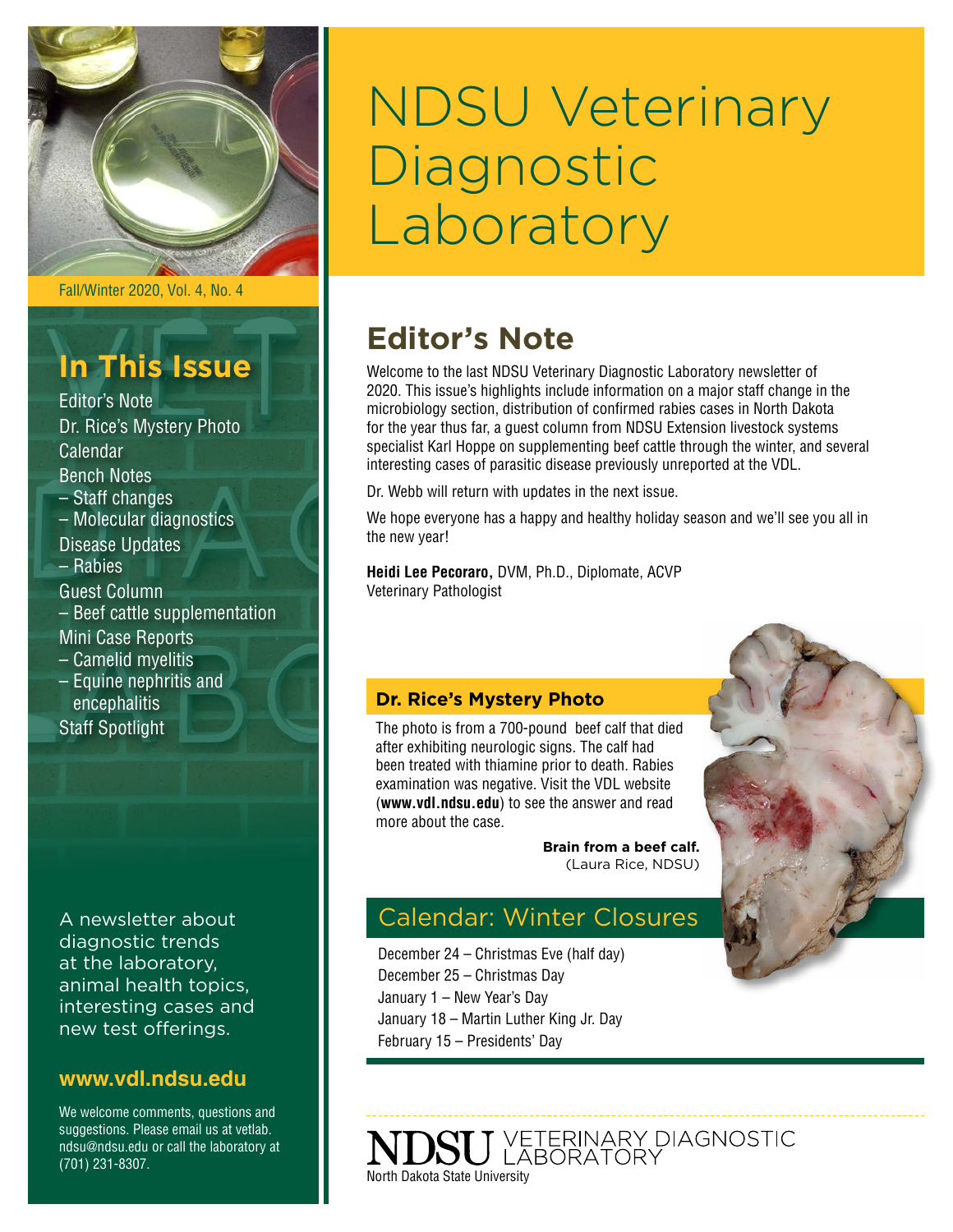## **Bench Notes**

#### **Staff Changes**



**Kelli Maddock** (Photo by Kelly Benson, NDSU)

Kelli Maddock is the new section head of VDL Microbiology. Kelli is a licensed medical laboratory science (MLS) technologist who has worked at the VDL since 2015 as a molecular microbiologist. She received additional MLS certification in microbiology and is nearing completion of her master's

degree in the field. Kelli also manages the Biosafety Level 3 (BSL-3) laboratory, which performs tularemia, anthrax and plague testing. Besides her bench duties, Kelli updates the VDL website with the latest testing information and resources, sampling tips and VDL cases of interest, and has been instrumental in organizing the new LIMS system. As Microbiology section head, Kelli's goals are to provide additional interpretation for culture results, expand microbial diagnostic panels, and evaluate and distribute antimicrobial resistance data to regional veterinarians.

#### **Molecular Diagnostics (PCR)**

Due to the current SARS-CoV-2 pandemic, delays in reporting molecular/PCR results may occur. However, we always will do our best to get results back in a timely manner and if a significant delay occurs in reporting results, we will notify you.

Samples must be received by the business day prior to the scheduled test day. Fill out the submission form completely with collection date, case history, and any vaccinations and/ or treatments because sample age, prior vaccinations and/ or treatment (antibiotics) can affect the interpretation of PCR results. More details on sample submission guidelines and policies are found at **[www.vdl.ndsu.edu/updates-from-the](http://www.vdl.ndsu.edu/updates-from-the-molecular-diagnostics-department/)[molecular-diagnostics-department/](http://www.vdl.ndsu.edu/updates-from-the-molecular-diagnostics-department/)**.

For **Johne's testing,** it is essential to have consecutive ID numbers (starting with 1, 2, 3, etc.) on the fecal samples. Correctly labeling will avoid extra processing fees. Please see the 2020-2021 Guide (**[www.vdl.ndsu.edu/wp-content/](http://www.vdl.ndsu.edu/wp-content/uploads/2020/09/Johnes-2020-2021.pdf) [uploads/2020/09/Johnes-2020-2021.pdf](http://www.vdl.ndsu.edu/wp-content/uploads/2020/09/Johnes-2020-2021.pdf)** )and examples of proper submissions at **[www.vdl.ndsu.edu/johnes](http://www.vdl.ndsu.edu/johnes-submission-examples/)[submission-examples/](http://www.vdl.ndsu.edu/johnes-submission-examples/)**.

We always are looking to improve our test offerings based on client needs. Please let us know if you would like us to add any tests to the molecular diagnostics PCR test list.

### Disease Updates

#### **Rabies**

Nearly 400 rabies tests have been conducted this year at the VDL, compared with a total of 233 tests the previous year. Due to the current COVID-19 pandemic, the VDL is the only North Dakota state laboratory that is performing the rabies direct fluorescent antibody (DFA) test. Thus far, North Dakota has had 12 positive cases from animals. Most of the positive cases have been skunks (eight of 12), while bats and cattle make up the remaining cases at two each. Figure 1 depicts the geographical and species distribution for the 12 rabies cases.

We also have had 15 inconclusive tests. A test must be considered inconclusive if the sample is insufficient or markedly autolyzed (rotten). Often, the insufficient sample is due to submission of half of the brain in formalin and half of the brain fresh. Full cross-sections of fresh brain, specifically of the brain stem **and** cerebellum or hippocampus, are required for a valid negative DFA test. However, if any portion of the brain is positive by DFA, the sample is considered positive. Whole fresh brain also is helpful in ruling out other infectious or neoplastic processes. Finally, please remember that *when diagnosis of CNS disease is the goal, keep the brain fresh and whole.*

For submission tips, see our printable rabies guide at **[www.vdl.](http://www.vdl.ndsu.edu/wp-content/uploads/2019/10/Rabies-Guide.pdf) [ndsu.edu/wp-content/uploads/2019/10/Rabies-Guide.pdf](http://www.vdl.ndsu.edu/wp-content/uploads/2019/10/Rabies-Guide.pdf)**.

**Figure 1: Geographical and species distribution of rabies-positive animals in North Dakota January-September 2020.**

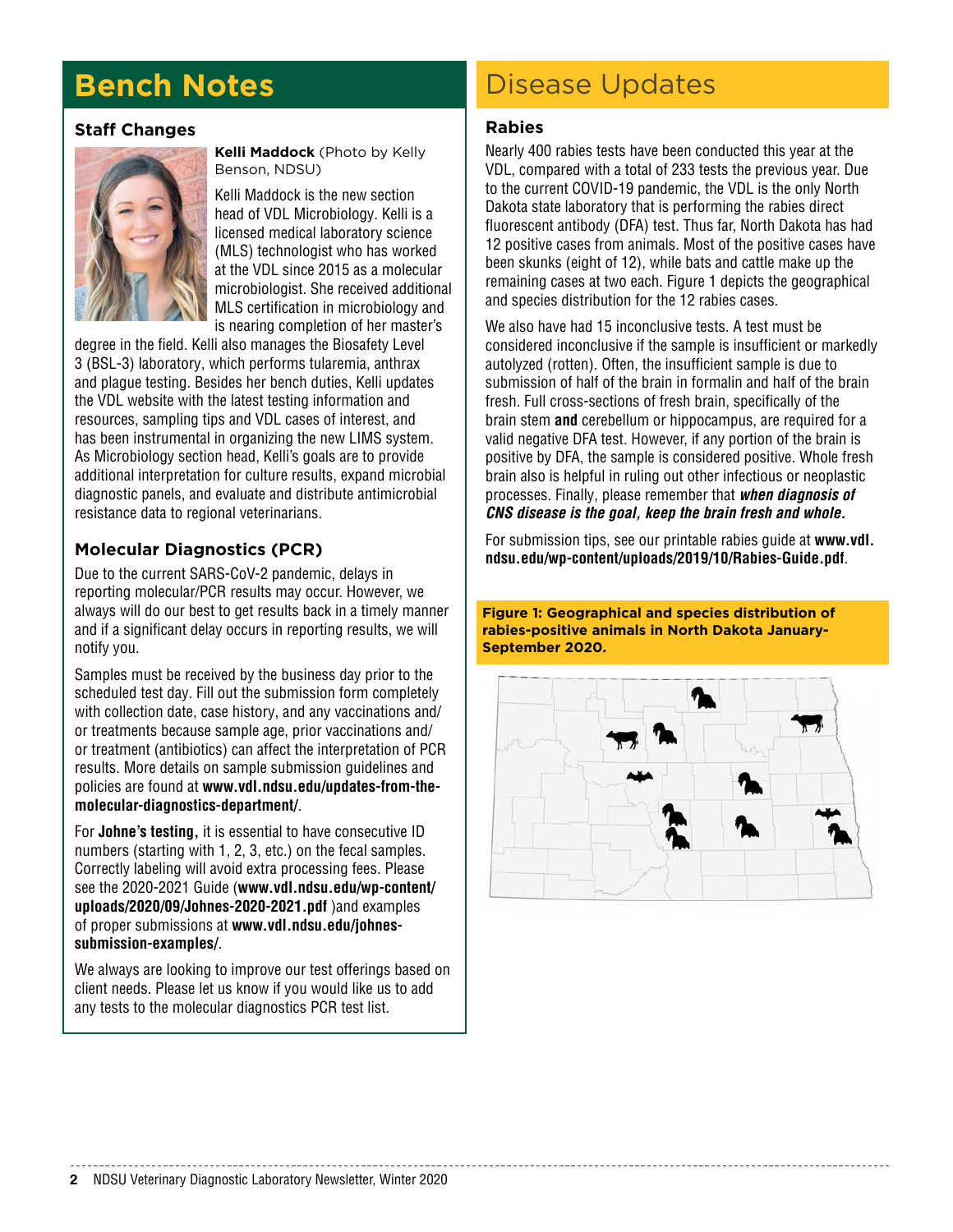### Guest Column

# **Supplementation for Beef Cattle**



Karl Hoppe, Extension Livestock Systems Specialist, NDSU Carrington Research Extension Center

Recently, I was visiting with a young cattle rancher about trace mineral supplementation. He was relaying his conversation with a veterinarian about the need for copper and its interaction with the immune system.

I shared a copper supplementation project that was done in the early 1990s near the Missouri River that showed a drastic reduction in calf scours with adequate copper supplemented to the pregnant cow. I then realized the young rancher wasn't born yet when this project was done.

We sometimes take for granted that people have heard the information that we feel is old news.

From a nutritional standpoint, any deficiency is a concern. However, let's plot a course for addressing nutritional deficiencies.

Energy content of the cow's diet is of most concern. Thin cows have an energy deficiency. While providing more energy seems the logical choice, due to the rumen microbes, a protein deficiency needs to be corrected first. Rumen microbes need nitrogen and amino acid carbon structures to thrive and ferment feed.

Volumes of research have addressed amino acid requirements and metabolizable protein needs in beef cattle. However, for a practical, low-cost, on-farm approach to protein supplementation, a simple crude protein determination of the feedstuffs is very insightful. A pregnant, nonlactating cow requires only 8% to 9% crude protein in her diet.

In November, most grasses are brown and dead. Crude protein levels can range from 4% to 12%. Cows will eat the more palatable 12% crude protein feeds first. Then when pastures are getting grazed off, the lower crude protein feeds are left and a protein deficiency starts.

This deficiency is slight at first, but the longer the cows are grazing the low-protein feed, the worse the deficiency gets. The lack of protein slows digestion by the rumen microbes and decreases rate of passage. This is a lot like the challenge of filling a water bucket that has a hole in it. The water level in the bucket will go down slowly until it's empty.

If a cow is grazing 35 pounds daily of brown grass that is 7% crude protein and the cow's crude protein requirement is 8%, she is getting 2.45 pounds of crude protein daily but needs 2.8 pounds of crude protein. The continued on next page.

A 30% protein lick tub with consumption at 8 ounces daily provides 0.15 pound of crude protein. While a tub certainly helps, 2 pounds of a 20% protein "cake" feed would provide the 0.4 pound crude protein needed to provide an 8% crude protein ration.

In this example, 2.25 pounds of a 18% crude protein alfalfa hay also would provide 0.4 pound of protein. A couple of pounds of field peas also would provide the needed protein but you need to feed in a feed bunk or losses to feeding on the ground might double the amount of peas fed (at 50% feed loss).

Providing adequate energy is needed especially during cold weather. Obviously, poor-quality forages need extra energy supplementation. Thin cows are weak, have more dystocia, produce less colostrum and raise calves that are smaller and prone to health issues.

When feeding poor-quality forages, vitamin and mineral supplementation is needed at higher amounts.

With good-quality feeds, a safe assumption is that the feeds will provide at least half of the vitamin and mineral needs and a good-quality mineral mix is formulated to provide the rest. With poor-quality feeds, a mineral mix needs to provide almost all of the vitamins and minerals. This can be accomplished by feeding double the amount of the existing mineral or finding a mineral mix with double the concentration. In other words, feed 4 ounces of mineral instead of 2 ounces or find a mineral that has twice the concentration to be fed at 2 ounces.

Brown forages usually are lacking in vitamin A as well as most major and microminerals. I suggest doing a feed analysis on sample feeds for vitamin A analysis. However, please be aware that the coefficient of variation of vitamin A lab tests can be quite high.

Most feed companies will formulate for higher vitamin A concentrations than listed on the guaranteed feed analysis to offset lab test variation and the loss of vitamin A while feeds are in storage.

North Dakota soils are low in copper and most feed stuffs will provide a report of less than 6 parts per million (ppm) of copper. National Research Council beef cattle nutrient recommendations are 10 ppm of copper in the beef cow diet.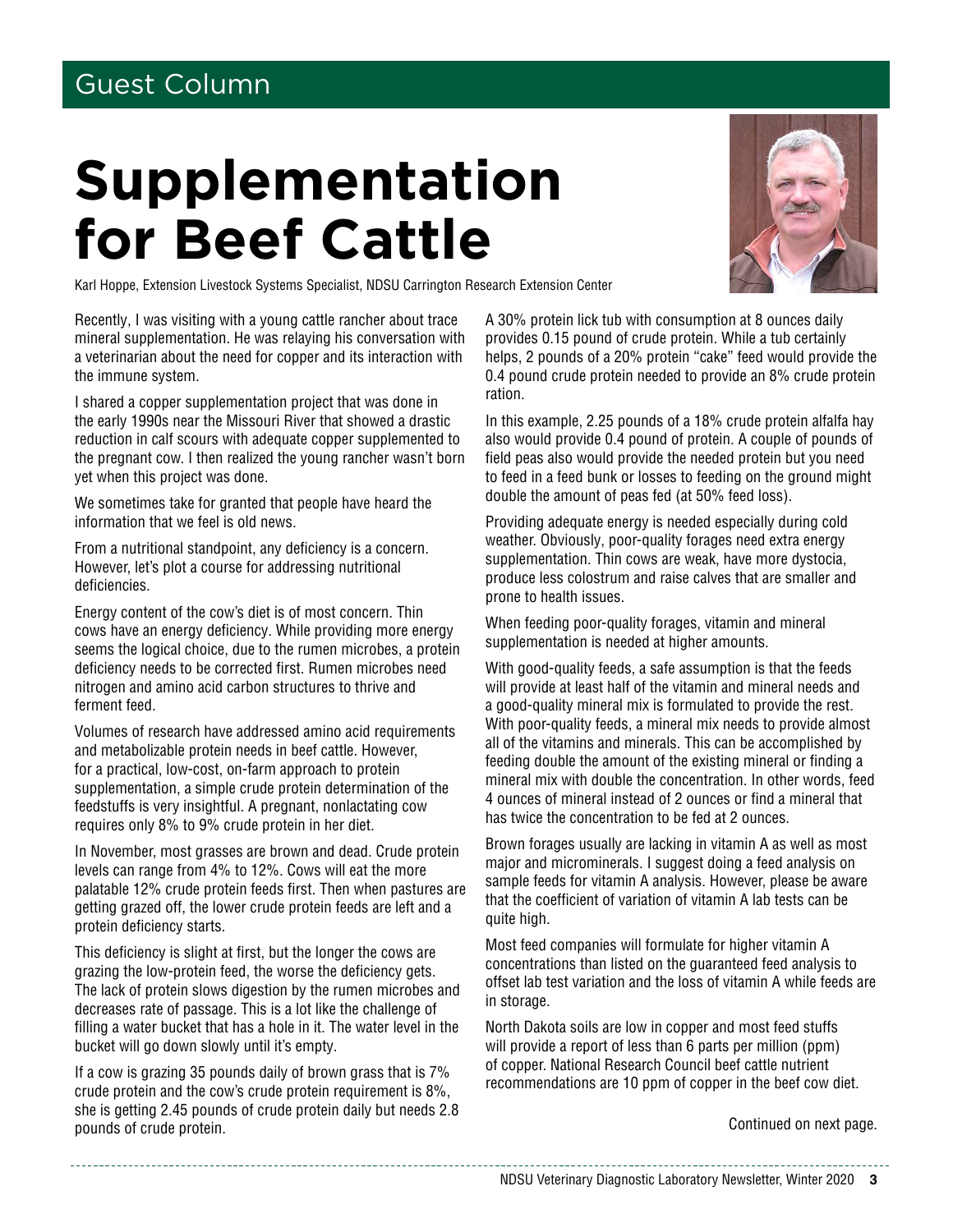#### **Guest Column:** Supplementation for Beef Cattle — Continued from previous page

Subclinical deficiencies of copper are widespread in herds that do not provide mineral supplementation.

Rations that contain high levels of copper product feeds such as distillers grains, wheat midds and grains will need calcium supplementation to avoid urinary calculi. The high phosphorous concentrations of dried distillers grains with solubles, wheat midds and high grain diets create an incorrect calcium-to-phosphorous ratio. A ratio of 2 calcium to 1 phosphorous is indicated.

Diets high in sulfur may create polio symptoms. Removing the sulfur source or providing a different water source may help. Additional zinc, selenium and vitamin E also usually are needed in the mineral mix.

Be careful of interactions between minerals that can interrupt bioavailability. Chelated or organic forms are more bioavailable and might be needed to offset deficiencies.

Liver biopsies can provide insight to mineral status of the animal. However, due to tremendous individual variation, multiple animals should be sampled to evaluate the herd sufficiency.

Providing a mineral supplement can help reduce mineral deficiencies. Providing directly into a totally mixed ration is the best approach to ensure adequate intake. Free choice supplementation only helps the cattle that actually consume the mineral.



### **I F YOU ARE A CARRIER OF D RUG RESISTANT OR G ANIS M S?** WOULD YOU LIKE TO KNOW



**HUMAN HEALTHCARE WORKERS**

are colonized with antimicrobial restistant bacteria at higher rates than community members



**THE VETERINARY PROFESSION** may be associated with similar occupational risks

#### **ND S U RESEARC H ERS**

Gerald Stokka DVM, MS Paul Carson, MD, FACP Teckla Webb, DVM Kelli Maddock, MLS, ASCP

#### **WANT TO F IND OUT, AND WE NEE D YOU R H ELP**



Any veterinarian or veterinary technician, age 18 years or older, who is employed in any aspect of the veterinary profession



#### **WHAT ARE THE BENEFITS?**

- Help identify if veterinary occupational risks exist
- Your carriage data will be provided to you upon
- request
- **Enter to win an iPad!**

#### **WHAT IS REQUESTED?**

- A self-collected nasal and rectal swab Sampling kits will be mailed to you, with free return
- postage for sample submission



INSTITUTIONAL REVIEW BOARD APPROVAL HAS BEEN OBTAINED FOR THIS STUDY: PROTOCOL #AG20194

#### Website for the survey is **[https://ndstate.co1.qualtrics.com/jfe/form/SV\\_6zKe5ODNrPRyx9j](https://ndstate.co1.qualtrics.com/jfe/form/SV_6zKe5ODNrPRyx9j)**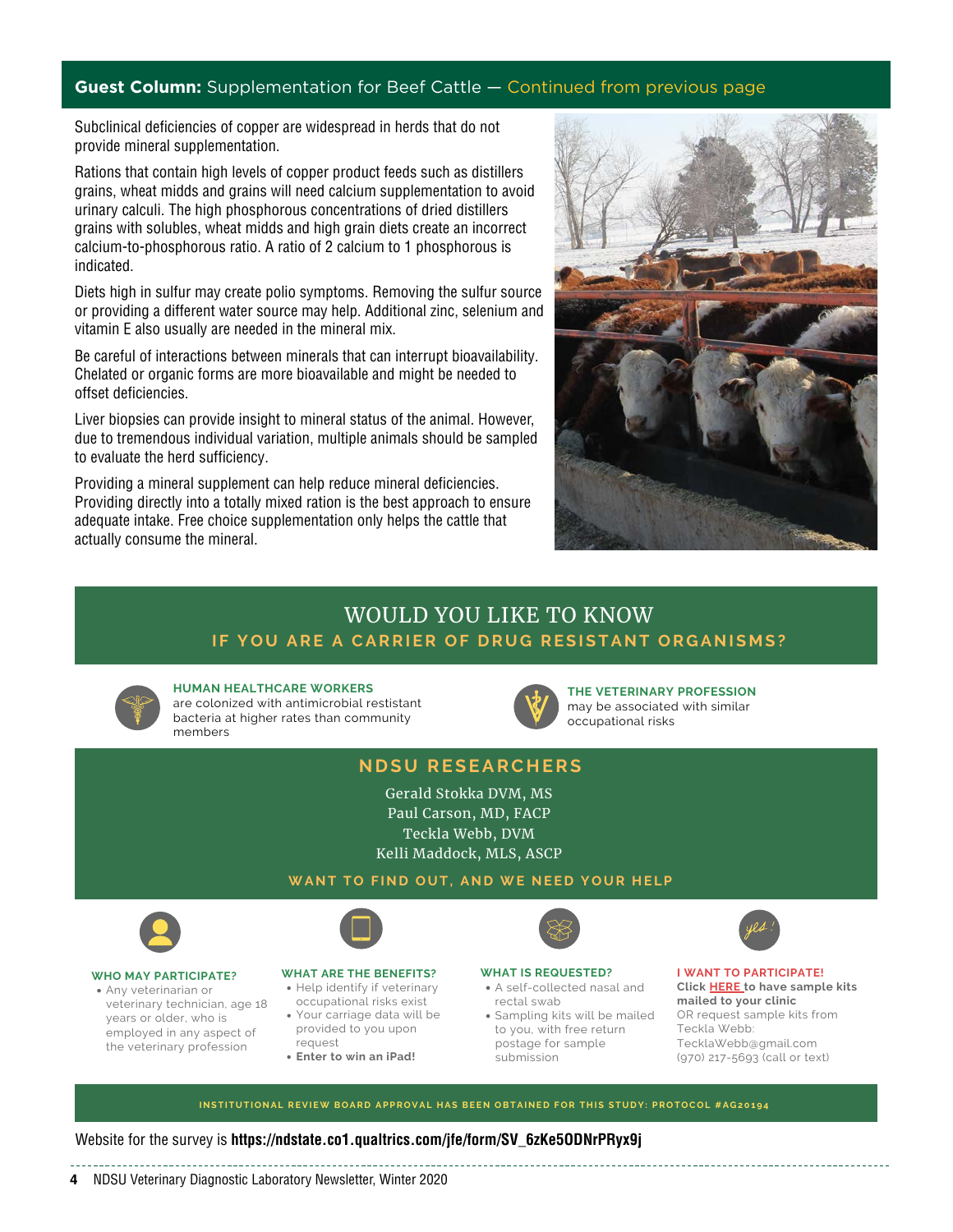### **Mini Case Reports**

As livestock are brought in from pasture and readied for the winter months, parasite infections picked up in the summer may begin to manifest. Nematodes are problematic for many species – both small and large. This issue's mini cases focus on two unusual nematodes detected in regional animals in the last few months.

**Camelid myelitis:** A 3-year-old female alpaca was submitted for autopsy. It had a history of parturition (also called "unpacking" or "criating" in this species) the day prior to death. The animal was noted to have been weak in the backend before becoming down and unable to stand. Another alpaca was exhibiting similar signs.

On gross examination, we found hemorrhages in the lungs and intestines and along the tongue. Microscopically, a mononuclear leukocytic infiltrate was noted around blood vessels in the cerebral cortex. Thus, a rabies test was performed and was negative. Given the history of being down, the spinal cord (SC) was removed for histology.

More than 30 cross- and longitudinal sections of the cervical, thoracic and lumbar SC were examined microscopically. One section each of thoracic and lumbar SC had adult nematodes characterized by a 1- to 2-um-thick eosinophilic cuticle, skeletal musculature, pseudocoelom, and digestive and reproductive tracts (Figure 2). Eosinophils and other leukocytes, as well as axonal degeneration, were observed nearby. Encephalitis caused by *Parelaphostrongylus tenuis*, the meningeal worm of white tail deer, was diagnosed.

*P. tenuis* infection is one of the main differentials for encephalitis in new world camelids where white tail deer are abundant (for example, northeastern U.S.). This case, however, is the first recorded at the VDL and highlights the importance of parasite prevention. Additionally, *P. tenuis* infection should be considered in regional alpacas with neurologic signs.

**Equine nephritis and encephalitis:** A 22-year-old miniature horse gelding was euthanized with a suspected strangulating lipoma and presented for postmortem examination. Due to neurologic signs, including circling and falling in his stall, rabies virus examination was requested.

Grossly, the right kidney contained multifocal to coalescing foci ranging in size up to 2 millimeters in diameter. On section, the foci bulged and were homogeneously white. No other gross lesions were appreciated.

**Figure 2: Cross-sections of adult nematodes in the spinal cord of a 3-year-old alpaca. Axonal degeneration (arrow) and leukocytic infiltrates (arrowhead) are observed nearby.** (H. Pecoraro, NDSU)



*Halicephalobus gingivalis*. Similar, though fewer, nematodes and inflammation were present in the cerebrum and brainstem.

*H. gingivalis* nematodes are free-living worms in the soil and decaying organic matter. They can infect horses and people and, thus, are considered to have zoonotic potential.

Clinical signs typically reflect the organs that are infected, which are most commonly kidney and brain, as well as lymph nodes, adrenal glands and the oronasal cavity. As this is a disseminated infection, however, any organ can be affected. This is the first record of *H. gingivalis* diagnosed at the VDL. Travel history of the horse was not provided.

The white foci in the kidney corresponded microscopically to granulomas centered on nematode larvae (Figure 3). The nematode larvae were characterized by a rhabditiform esophagus composed of a corpus, isthmus and bulb, and a tapered tail. These are hallmark features of

**Figure 3: Multifocal to coalescing granulomas in the renal cortex (A) contain central cores of necrosis admixed with nematode larvae (B) that are characterized by a rhabditiform esophagus (arrows) and tapered tail (C).** (H. Pecoraro, NDSU)